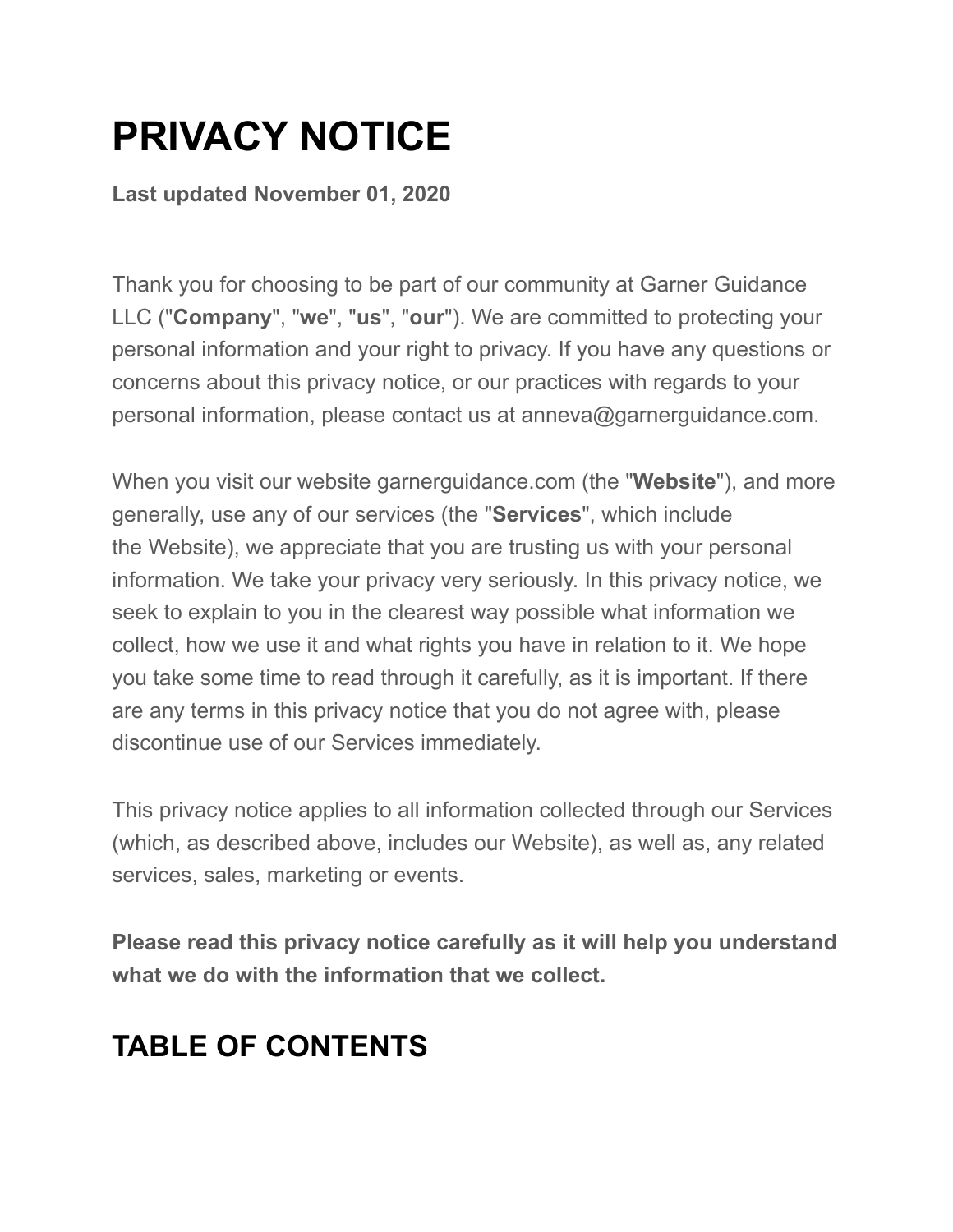[1. WHAT INFORMATION DO WE COLLECT?](https://app.termly.io/dashboard/website/633108/privacy-policy#infocollect) [2. HOW DO WE USE YOUR INFORMATION?](https://app.termly.io/dashboard/website/633108/privacy-policy#infouse) [3. WILL YOUR INFORMATION BE SHARED WITH ANYONE?](https://app.termly.io/dashboard/website/633108/privacy-policy#infoshare) [4. DO WE USE COOKIES AND OTHER TRACKING TECHNOLOGIES?](https://app.termly.io/dashboard/website/633108/privacy-policy#cookies) [5. IS YOUR INFORMATION TRANSFERRED INTERNATIONALLY?](https://app.termly.io/dashboard/website/633108/privacy-policy#intltransfers) [6. HOW LONG DO WE KEEP YOUR INFORMATION?](https://app.termly.io/dashboard/website/633108/privacy-policy#inforetain) [7. HOW DO WE KEEP YOUR INFORMATION SAFE?](https://app.termly.io/dashboard/website/633108/privacy-policy#infosafe) [8. DO WE COLLECT INFORMATION FROM MINORS?](https://app.termly.io/dashboard/website/633108/privacy-policy#infominors) [9. WHAT ARE YOUR PRIVACY RIGHTS?](https://app.termly.io/dashboard/website/633108/privacy-policy#privacyrights) [10. CONTROLS FOR DO-NOT-TRACK FEATURES](https://app.termly.io/dashboard/website/633108/privacy-policy#DNT) [11. DO CALIFORNIA RESIDENTS HAVE SPECIFIC PRIVACY RIGHTS?](https://app.termly.io/dashboard/website/633108/privacy-policy#caresidents) [12. DO WE MAKE UPDATES TO THIS NOTICE?](https://app.termly.io/dashboard/website/633108/privacy-policy#policyupdates) [13. HOW CAN YOU CONTACT US ABOUT THIS NOTICE?](https://app.termly.io/dashboard/website/633108/privacy-policy#contact) [14. HOW CAN YOU REVIEW, UPDATE OR DELETE THE DATA WE](https://app.termly.io/dashboard/website/633108/privacy-policy#request)  [COLLECT FROM YOU?](https://app.termly.io/dashboard/website/633108/privacy-policy#request)

#### **1. WHAT INFORMATION DO WE COLLECT?**

#### **Personal information you disclose to us**

*In Short: We collect personal information that you provide to us.*

We collect personal information that you voluntarily provide to us when you express an interest in obtaining information about us or our products and Services, when you participate in activities on the Website or otherwise when you contact us.

The personal information that we collect depends on the context of your interactions with us and the Website, the choices you make and the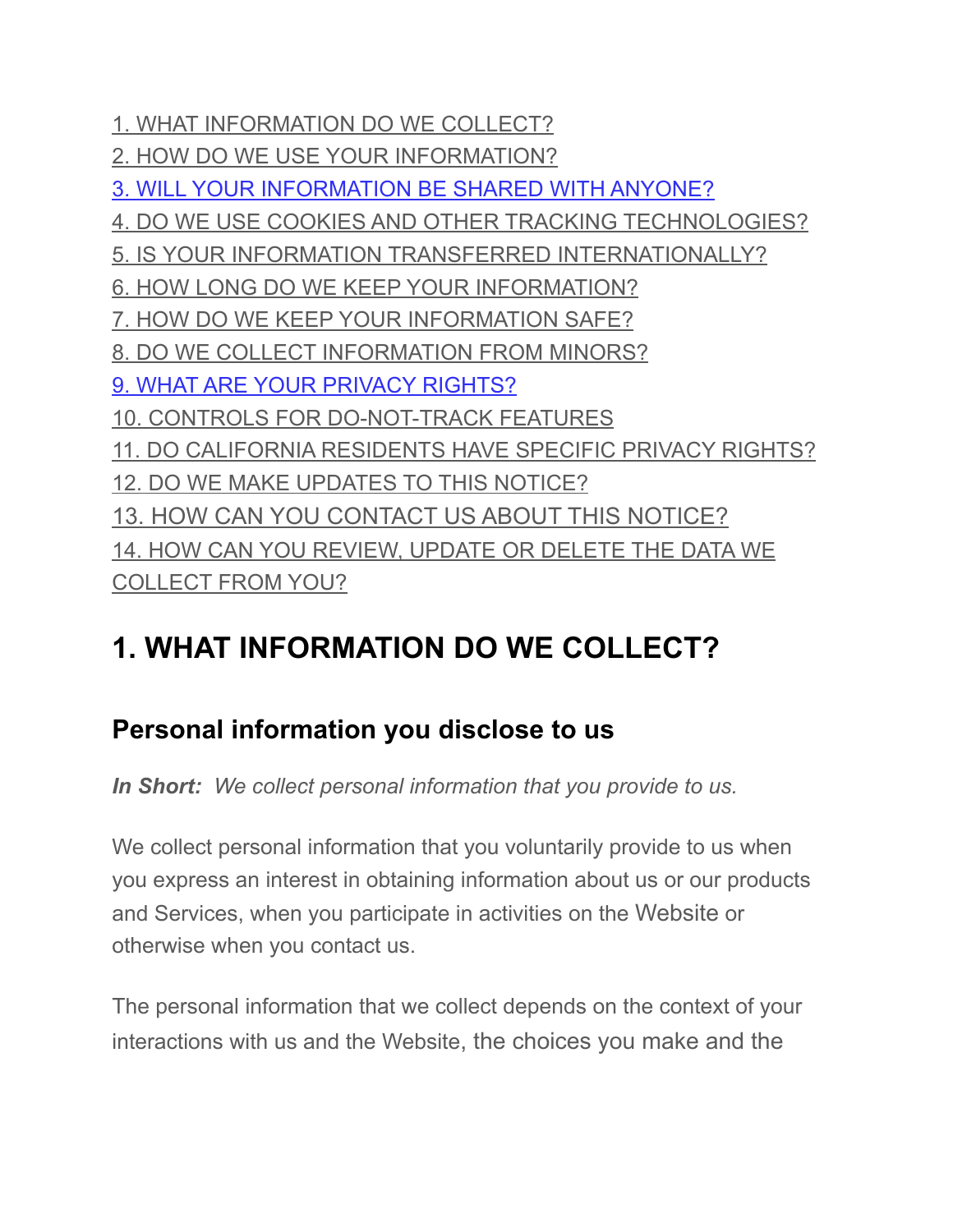products and features you use. The personal information we collect may include the following:

**Personal Information Provided by You.** We collect names; email addresses; and other similar information.

All personal information that you provide to us must be true, complete and accurate, and you must notify us of any changes to such personal information.

#### **Information automatically collected**

*In Short: Some information — such as your Internet Protocol (IP) address and/or browser and device characteristics — is collected automatically when you visit our Website.*

We automatically collect certain information when you visit, use or navigate the Website. This information does not reveal your specific identity (like your name or contact information) but may include device and usage information, such as your IP address, browser and device characteristics, operating system, language preferences, referring URLs, device name, country, location, information about how and when you use our Website and other technical information. This information is primarily needed to maintain the security and operation of our Website, and for our internal analytics and reporting purposes.

Like many businesses, we also collect information through cookies and similar technologies.

The information we collect includes: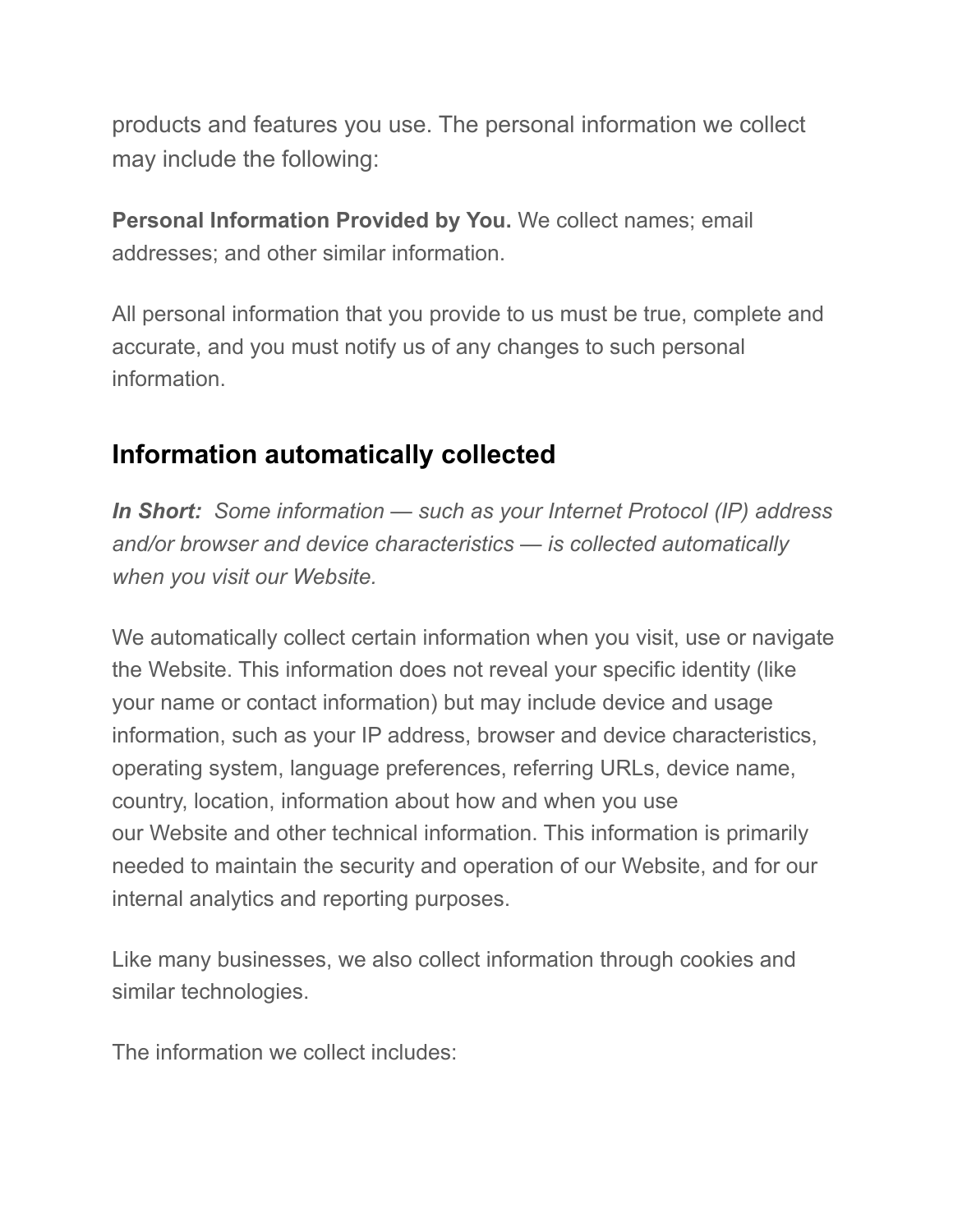*▪ Log and Usage Data.* Log and usage data is service-related, diagnostic, usage and performance information our servers automatically collect when you access or use our Website and which we record in log files. Depending on how you interact with us, this log data may include your IP address, device information, browser type and settings and information about your activity in the Website (such as the date/time stamps associated with your usage, pages and files viewed, searches and other actions you take such as which features you use), device event information (such as system activity, error reports (sometimes called 'crash dumps') and hardware settings).

## **2. HOW DO WE USE YOUR INFORMATION?**

*In Short: We process your information for purposes based on legitimate business interests, the fulfillment of our contract with you, compliance with our legal obligations, and/or your consent.*

We use personal information collected via our Website for a variety of business purposes described below. We process your personal information for these purposes in reliance on our legitimate business interests, in order to enter into or perform a contract with you, with your consent, and/or for compliance with our legal obligations. We indicate the specific processing grounds we rely on next to each purpose listed below.

We use the information we collect or receive:

**▪ To send administrative information to you.** We may use your personal information to send you product, service and new feature information and/or information about changes to our terms, conditions, and policies.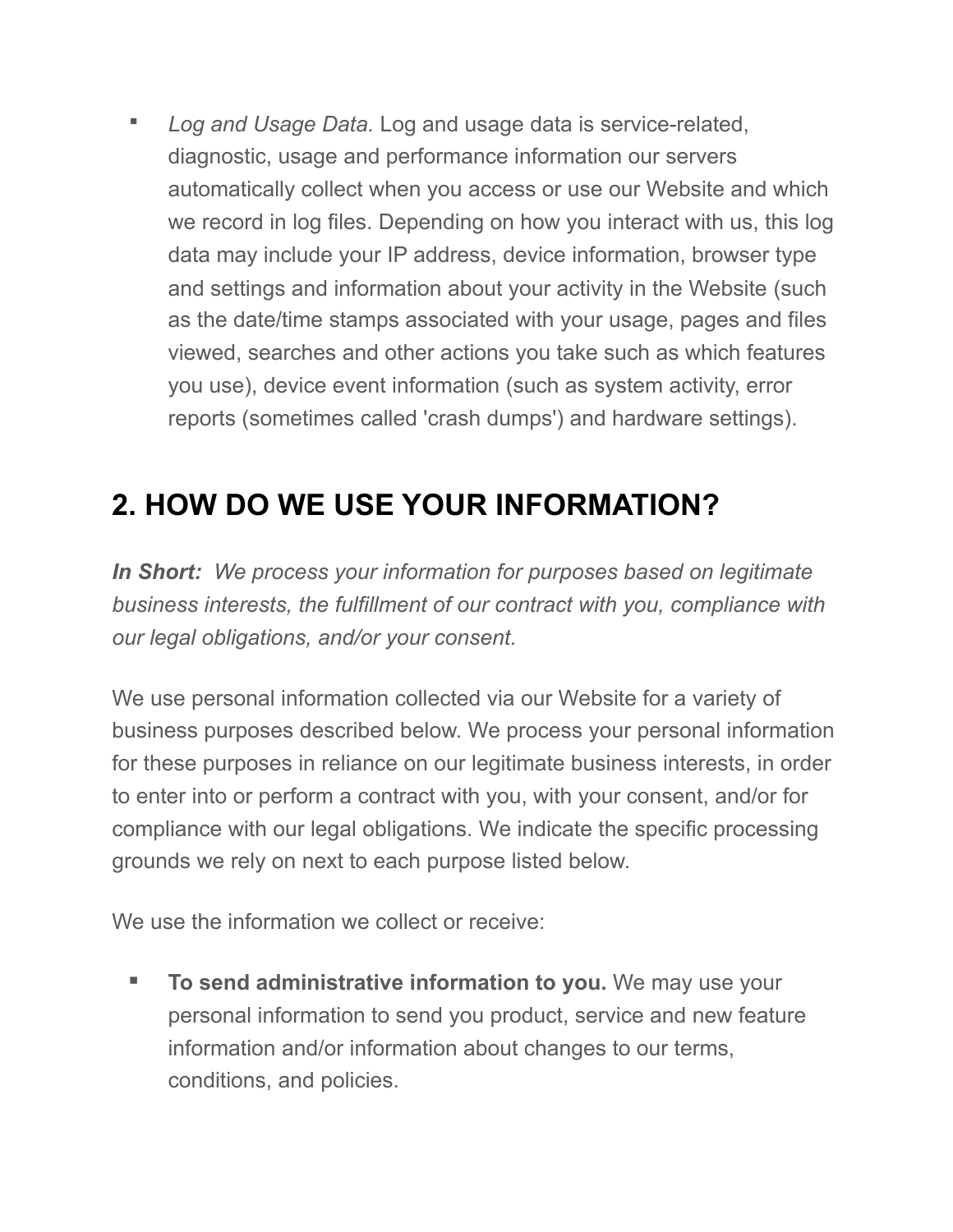- **▪ To protect our Services.** We may use your information as part of our efforts to keep our Website safe and secure (for example, for fraud monitoring and prevention).
- **▪ To enforce our terms, conditions and policies for business purposes, to comply with legal and regulatory requirements or in connection with our contract.**
- **▪ To respond to legal requests and prevent harm.** If we receive a subpoena or other legal request, we may need to inspect the data we hold to determine how to respond.
- **▪ Fulfill and manage your orders.** We may use your information to fulfill and manage your orders, payments, returns, and exchanges made through the Website
- **▪ Administer prize draws and competitions.** We may use your information to administer prize draws and competitions when you elect to participate in our competitions.
- **▪ To deliver and facilitate delivery of services to the user.** We may use your information to provide you with the requested service.
- **▪ To respond to user inquiries/offer support to users.** We may use your information to respond to your inquiries and solve any potential issues you might have with the use of our Services.\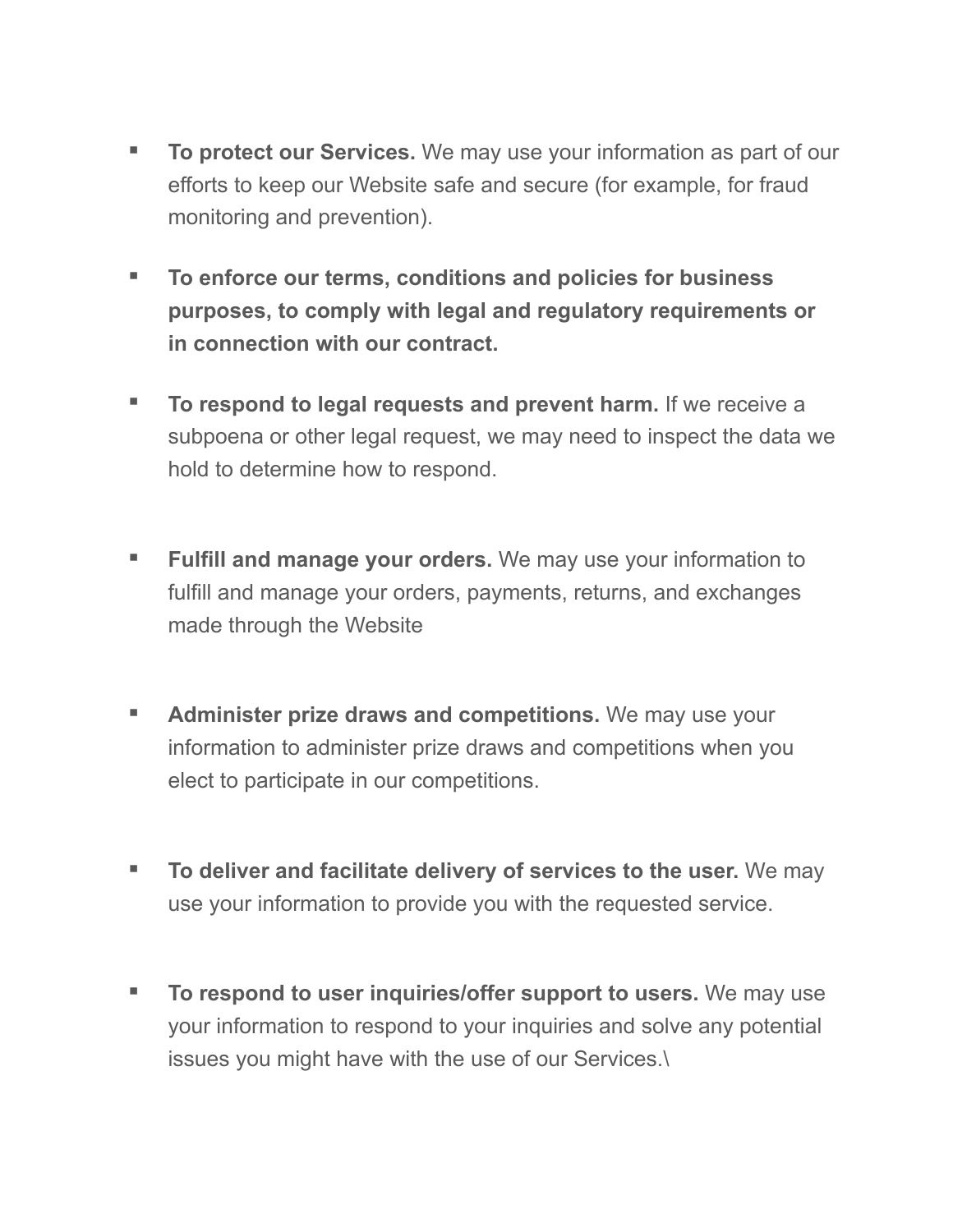- **▪ To send you marketing and promotional communications.** We and/or our third-party marketing partners may use the personal information you send to us for our marketing purposes, if this is in accordance with your marketing preferences. For example, when expressing an interest in obtaining information about us or our Website, subscribing to marketing or otherwise contacting us, we will collect personal information from you. You can opt-out of our marketing emails at any time (see the "[WHAT ARE YOUR PRIVACY](https://app.termly.io/dashboard/website/633108/privacy-policy#privacyrights)  [RIGHTS"](https://app.termly.io/dashboard/website/633108/privacy-policy#privacyrights) below).
- **Deliver targeted advertising to you.** We may use your information to develop and display personalized content and advertising (and work with third parties who do so) tailored to your interests and/or location and to measure its effectiveness.
- **▪ For other business purposes.** We may use your information for other business purposes, such as data analysis, identifying usage trends, determining the effectiveness of our promotional campaigns and to evaluate and improve our Website, products, marketing and your experience. We may use and store this information in aggregated and anonymized form so that it is not associated with individual end users and does not include personal information. We will not use identifiable personal information without your consent.

## **3. WILL YOUR INFORMATION BE SHARED WITH ANYONE?**

*In Short: We only share information with your consent, to comply with laws, to provide you with services, to protect your rights, or to fulfill business obligations.*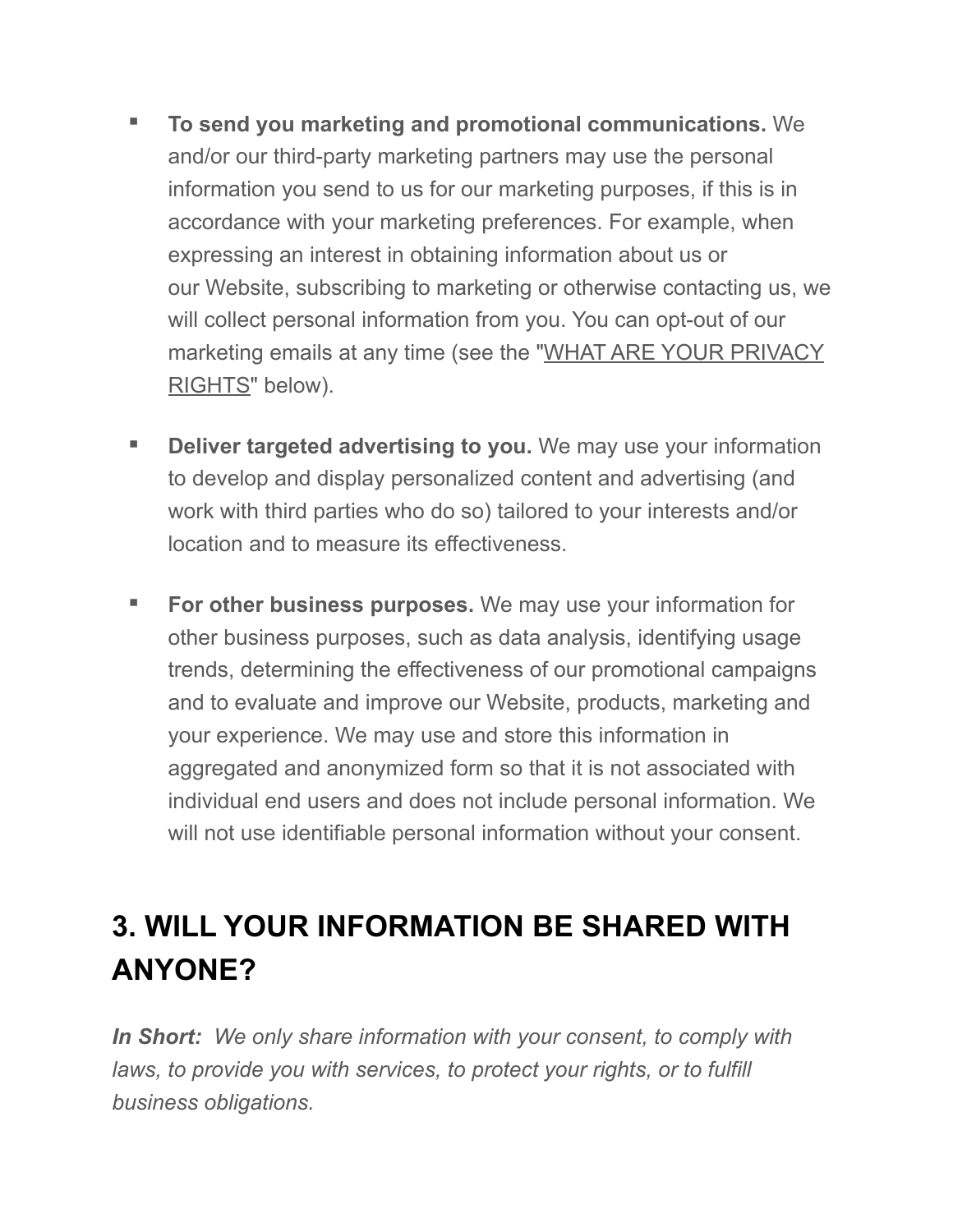We may process or share your data that we hold based on the following legal basis:

- **▪ Consent:** We may process your data if you have given us specific consent to use your personal information for a specific purpose.
- **▪ Legitimate Interests:** We may process your data when it is reasonably necessary to achieve our legitimate business interests.
- **Performance of a Contract:** Where we have entered into a contract with you, we may process your personal information to fulfill the terms of our contract.
- **▪ Legal Obligations:** We may disclose your information where we are legally required to do so in order to comply with applicable law, governmental requests, a judicial proceeding, court order, or legal process, such as in response to a court order or a subpoena (including in response to public authorities to meet national security or law enforcement requirements).
- **▪ Vital Interests:** We may disclose your information where we believe it is necessary to investigate, prevent, or take action regarding potential violations of our policies, suspected fraud, situations involving potential threats to the safety of any person and illegal activities, or as evidence in litigation in which we are involved.

More specifically, we may need to process your data or share your personal information in the following situations:

■ **Business Transfers.** We may share or transfer your information in connection with, or during negotiations of, any merger, sale of company assets, financing, or acquisition of all or a portion of our business to another company.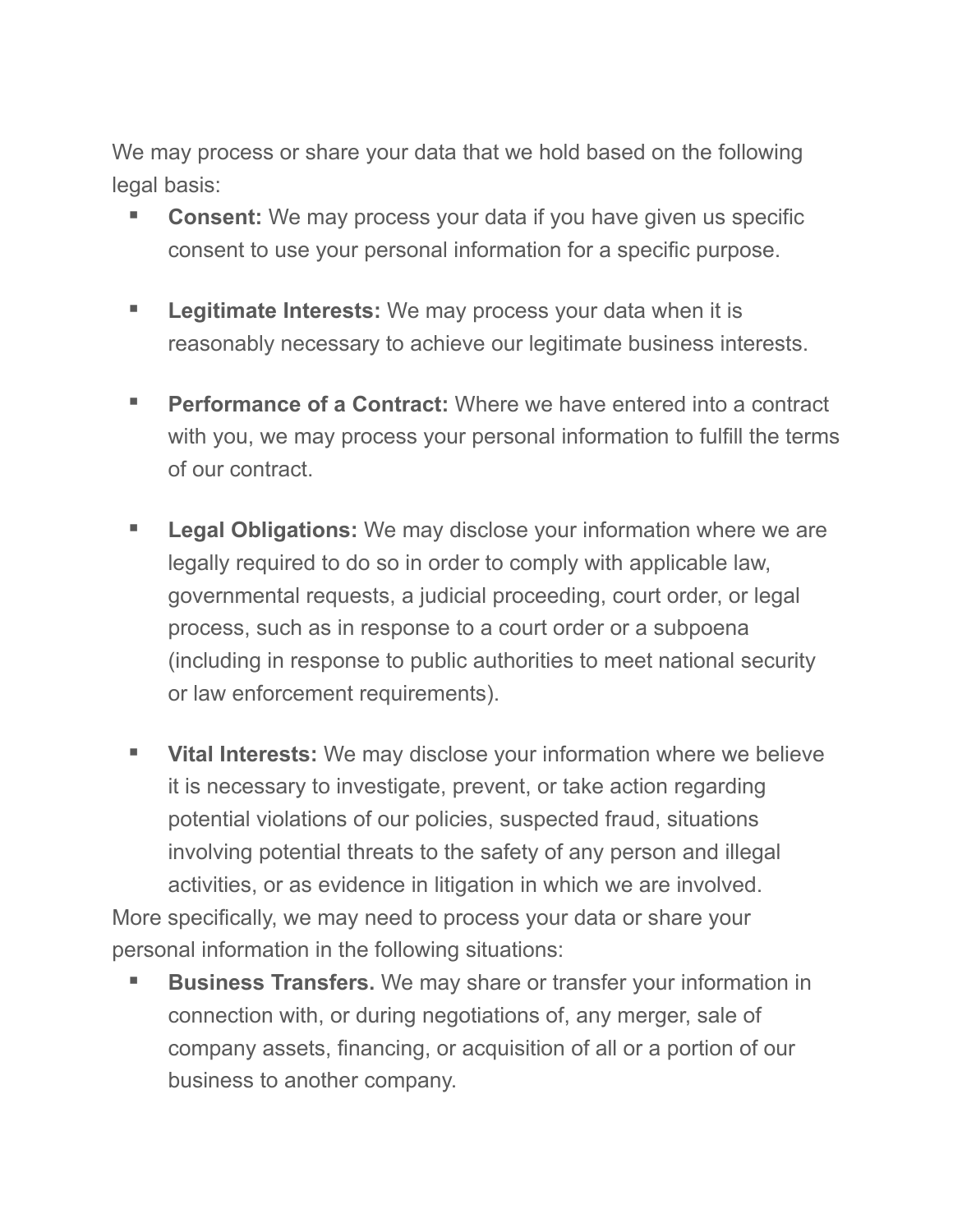# **4. DO WE USE COOKIES AND OTHER TRACKING TECHNOLOGIES?**

*In Short: We may use cookies and other tracking technologies to collect and store your information.*

We may use cookies and similar tracking technologies (like web beacons and pixels) to access or store information. Specific information about how we use such technologies and how you can refuse certain cookies is set out in our Cookie Notice.

# **5. IS YOUR INFORMATION TRANSFERRED INTERNATIONALLY?**

*In Short: We may transfer, store, and process your information in countries other than your own.*

Our servers are located in. If you are accessing our Website from outside, please be aware that your information may be transferred to, stored, and processed by us in our facilities and by those third parties with whom we may share your personal information (see ["WILL YOUR INFORMATION BE](https://app.termly.io/dashboard/website/633108/privacy-policy#infoshare)  [SHARED WITH ANYONE?](https://app.termly.io/dashboard/website/633108/privacy-policy#infoshare)" above), in and other countries.

If you are a resident in the European Economic Area, then these countries may not necessarily have data protection laws or other similar laws as comprehensive as those in your country. We will however take all necessary measures to protect your personal information in accordance with this privacy notice and applicable law.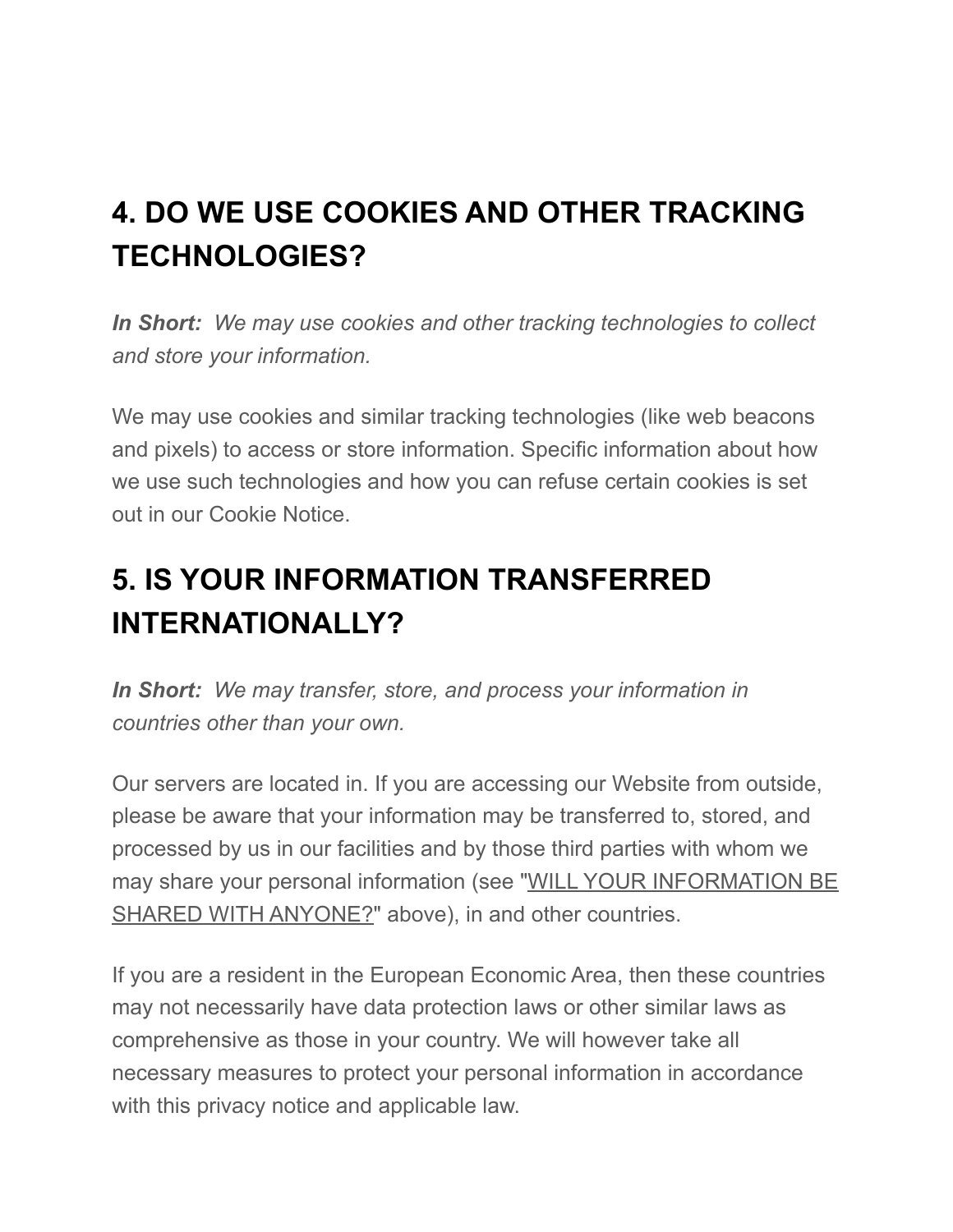## **6. HOW LONG DO WE KEEP YOUR INFORMATION?**

*In Short: We keep your information for as long as necessary to fulfill the purposes outlined in this privacy notice unless otherwise required by law.*

We will only keep your personal information for as long as it is necessary for the purposes set out in this privacy notice, unless a longer retention period is required or permitted by law (such as tax, accounting or other legal requirements). No purpose in this notice will require us keeping your personal information for longer than 90 days.

When we have no ongoing legitimate business need to process your personal information, we will either delete or anonymize such information, or, if this is not possible (for example, because your personal information has been stored in backup archives), then we will securely store your personal information and isolate it from any further processing until deletion is possible.

## **7. HOW DO WE KEEP YOUR INFORMATION SAFE?**

*In Short: We aim to protect your personal information through a system of organizational and technical security measures.*

We have implemented appropriate technical and organizational security measures designed to protect the security of any personal information we process. However, despite our safeguards and efforts to secure your information, no electronic transmission over the Internet or information storage technology can be guaranteed to be 100% secure, so we cannot promise or guarantee that hackers, cybercriminals, or other unauthorized third parties will not be able to defeat our security, and improperly collect,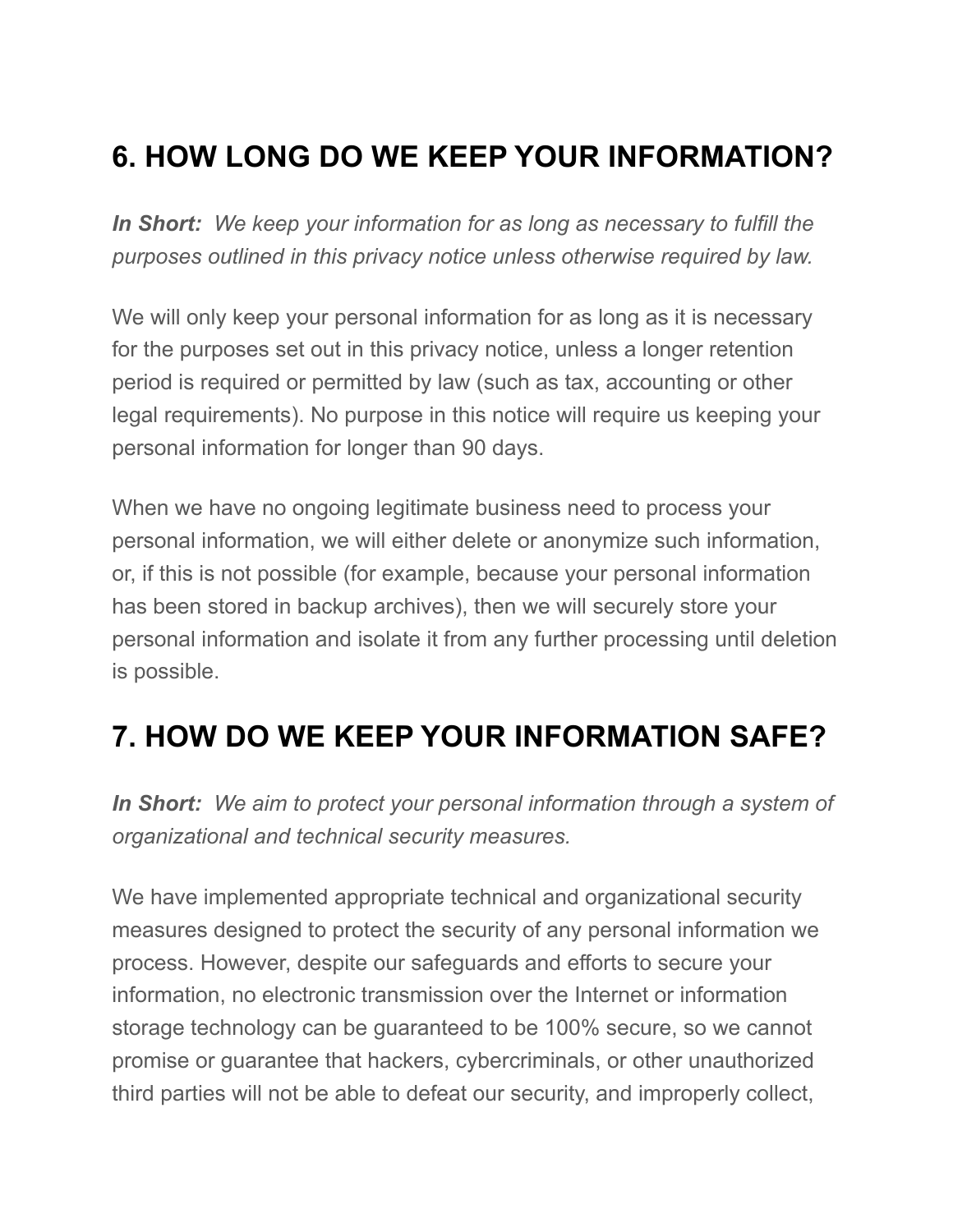access, steal, or modify your information. Although we will do our best to protect your personal information, transmission of personal information to and from our Website is at your own risk. You should only access the Website within a secure environment.

# **8. DO WE COLLECT INFORMATION FROM MINORS?**

*In Short: We do not knowingly collect data from or market to children under 18 years of age.*

We do not knowingly solicit data from or market to children under 18 years of age. By using the Website, you represent that you are at least 18 or that you are the parent or guardian of such a minor and consent to such minor dependent's use of the Website. If we learn that personal information from users less than 18 years of age has been collected, we will deactivate the account and take reasonable measures to promptly delete such data from our records. If you become aware of any data we may have collected from children under age 18, please contact us at anneva@garnerguidance.com.

## **9. WHAT ARE YOUR PRIVACY RIGHTS?**

*In Short: You may review, change, or terminate your account at any time.*

If you are a resident in the European Economic Area and you believe we are unlawfully processing your personal information, you also have the right to complain to your local data protection supervisory authority. You can find their contact details here: [http://ec.europa.eu/justice/data-protection/](http://ec.europa.eu/justice/data-protection/bodies/authorities/index_en.htm) [bodies/authorities/index\\_en.htm.](http://ec.europa.eu/justice/data-protection/bodies/authorities/index_en.htm)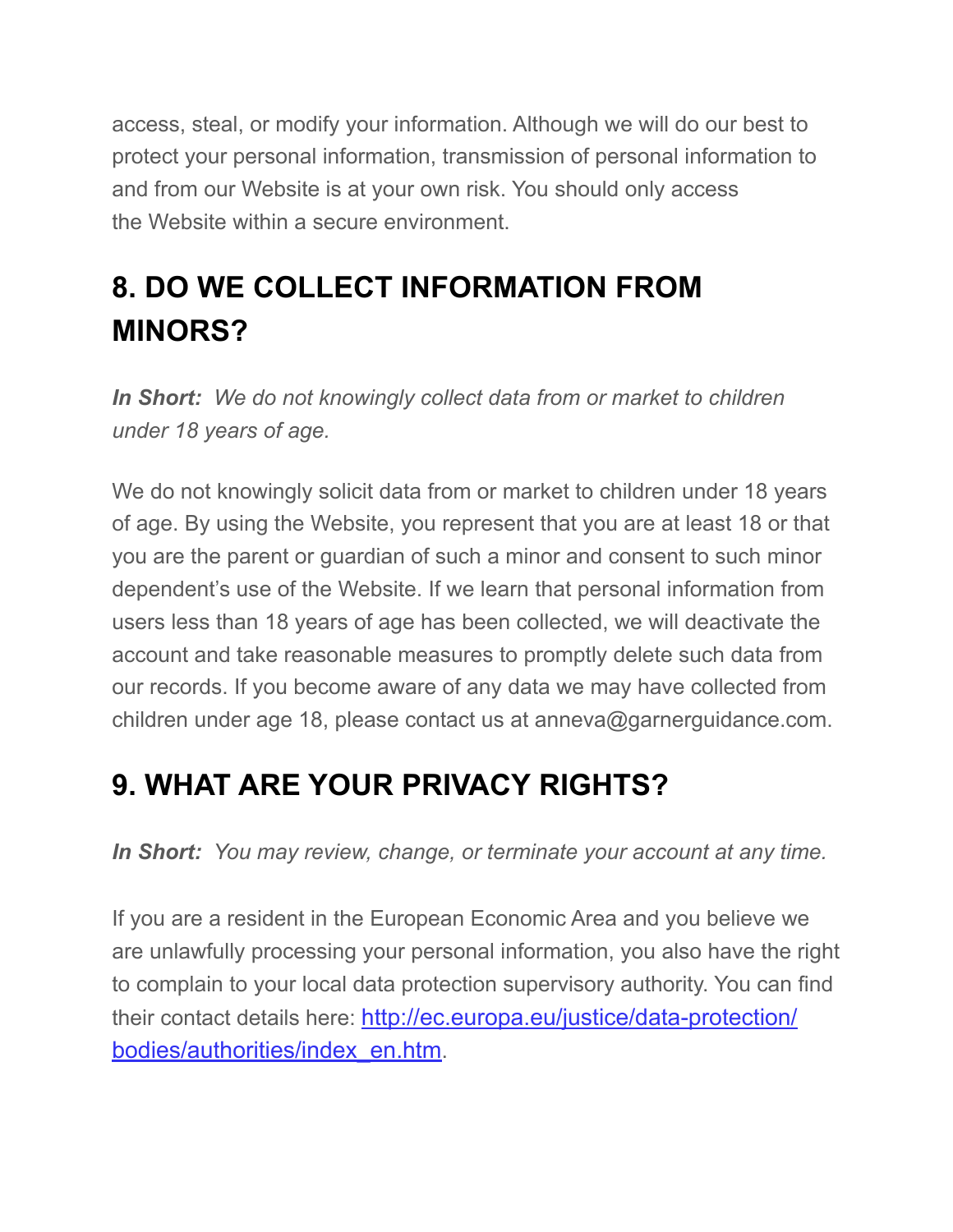If you are a resident in Switzerland, the contact details for the data protection authorities are available here: [https://www.edoeb.admin.ch/](https://www.edoeb.admin.ch/edoeb/en/home.html) [edoeb/en/home.html.](https://www.edoeb.admin.ch/edoeb/en/home.html)

**Cookies and similar technologies:** Most Web browsers are set to accept cookies by default. If you prefer, you can usually choose to set your browser to remove cookies and to reject cookies. If you choose to remove cookies or reject cookies, this could affect certain features or services of our Website. To opt-out of interest-based advertising by advertisers on our Website visit [http://www.aboutads.info/choices/.](http://www.aboutads.info/choices/)

# **10. CONTROLS FOR DO-NOT-TRACK FEATURES**

Most web browsers and some mobile operating systems and mobile applications include a Do-Not-Track ("DNT") feature or setting you can activate to signal your privacy preference not to have data about your online browsing activities monitored and collected. At this stage no uniform technology standard for recognizing and implementing DNT signals has been finalized. As such, we do not currently respond to DNT browser signals or any other mechanism that automatically communicates your choice not to be tracked online. If a standard for online tracking is adopted that we must follow in the future, we will inform you about that practice in a revised version of this privacy notice.

# **11. DO CALIFORNIA RESIDENTS HAVE SPECIFIC PRIVACY RIGHTS?**

*In Short: Yes, if you are a resident of California, you are granted specific rights regarding access to your personal information.*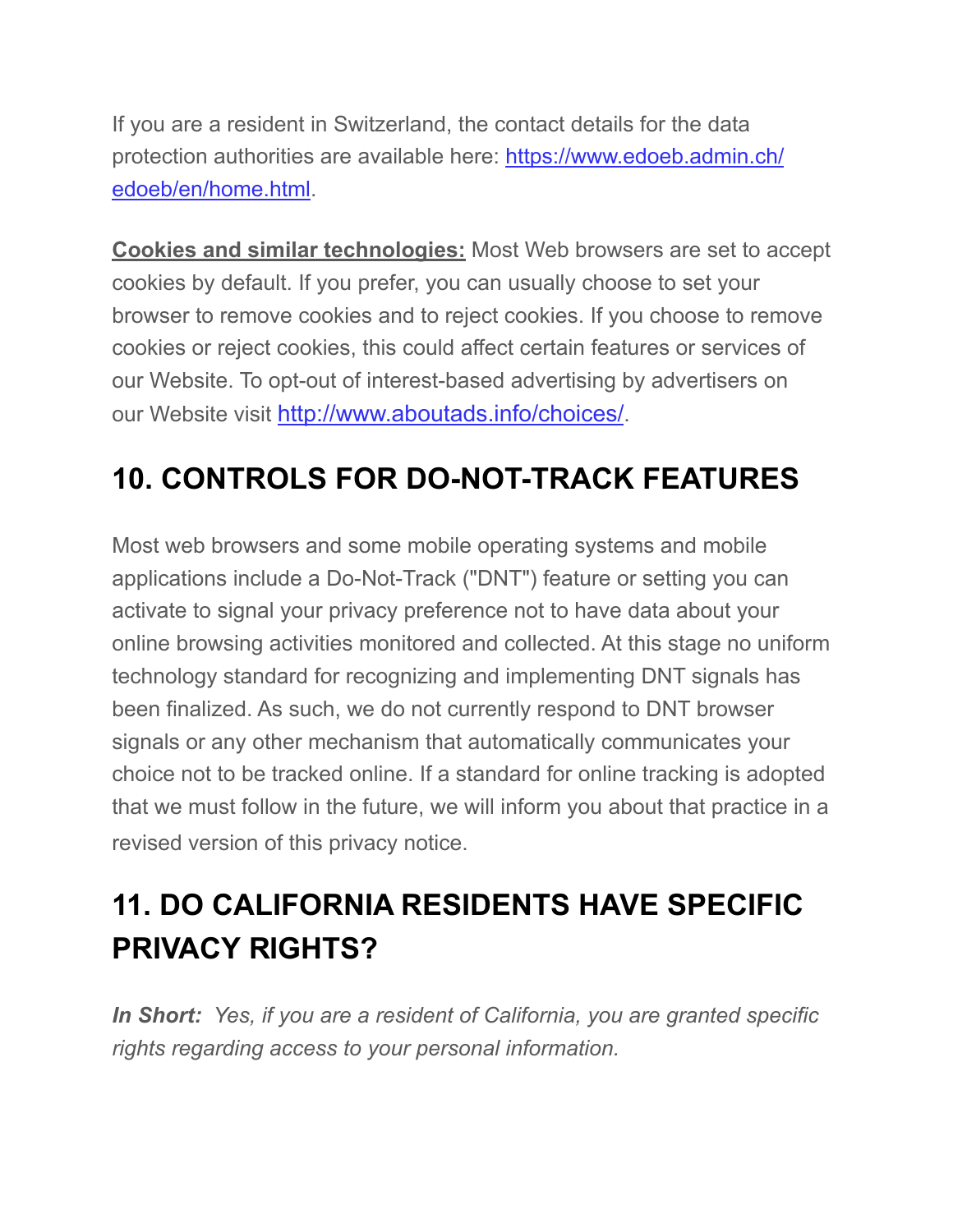California Civil Code Section 1798.83, also known as the "Shine The Light" law, permits our users who are California residents to request and obtain from us, once a year and free of charge, information about categories of personal information (if any) we disclosed to third parties for direct marketing purposes and the names and addresses of all third parties with which we shared personal information in the immediately preceding calendar year. If you are a California resident and would like to make such a request, please submit your request in writing to us using the contact information provided below.

If you are under 18 years of age, reside in California, and have a registered account with the Website, you have the right to request removal of unwanted data that you publicly post on the Website. To request removal of such data, please contact us using the contact information provided below, and include the email address associated with your account and a statement that you reside in California. We will make sure the data is not publicly displayed on the Website, but please be aware that the data may not be completely or comprehensively removed from all our systems (e.g. backups, etc.).

#### **12. DO WE MAKE UPDATES TO THIS NOTICE?**

*In Short: Yes, we will update this notice as necessary to stay compliant with relevant laws.*

We may update this privacy notice from time to time. The updated version will be indicated by an updated "Revised" date and the updated version will be effective as soon as it is accessible. If we make material changes to this privacy notice, we may notify you either by prominently posting a notice of such changes or by directly sending you a notification. We encourage you